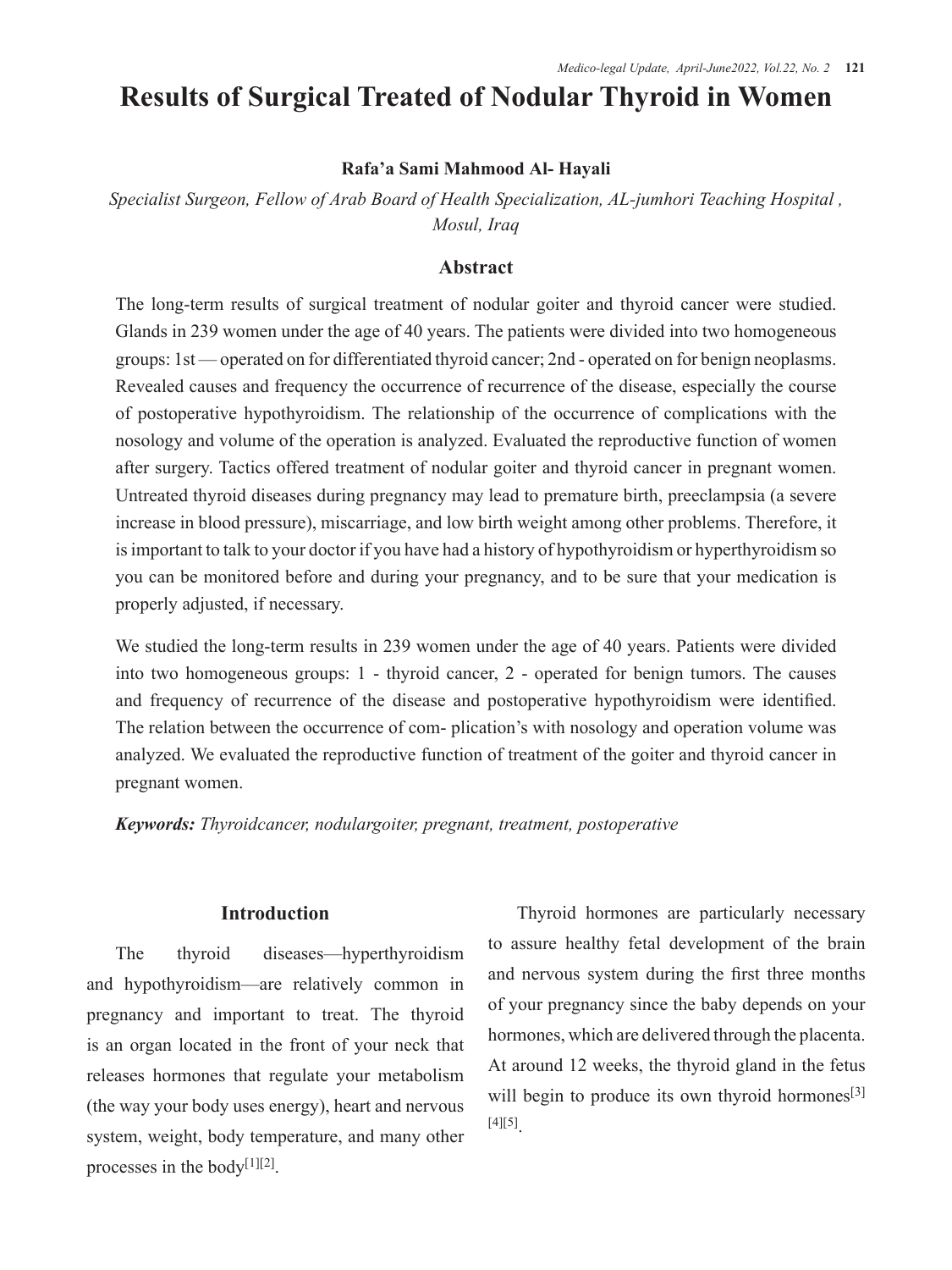#### **122** *Medico-legal Update, April-June 2022, Vol.22, No. 2*

There are 2 pregnancy-related hormones: estrogen and human chorionic gonadotropin (hCG) that may cause your thyroid levels to rise<sup>[6][7]</sup>. This may make it a bit harder to diagnose thyroid diseases that develop during pregnancy. However, your doctor will be on the look-out for symptoms that suggest the need for additional testing<sup>[8]</sup>.

However, if you have pre-existing hyperthyroidism or hypothyroidism, you should expect more medical attention to keep these conditions in control while you are pregnant, especially for the first trimester. Occasionally, pregnancy may cause symptoms similar to hyperthyroidism<sup>[9][10]</sup>; should you experience any uncomfortable or new symptoms, including palpitations, weight loss, or persistent vomiting, you should, of course, contact your physician<sup>[11]</sup>.

Causes of Thyroid Disease in PregnancyHyperthyroid disease—The most common cause of maternal hyperthyroidism during pregnancy is the autoimmune disorder Grave's disease. In this disorder, the body makes an antibody (a protein produced by the body when it thinks a virus or bacteria is present) called thyroidstimulating immunoglobulin (TSI) that causes the thyroid to overreact and make too much thyroid hormone<sup>[12]</sup>.

Even if you've had radioactive iodine treatment or surgery to remove your thyroid, your body can still make the TSI antibody. If these levels rise too high, TSI will travel through your blood to the developing fetus, which may cause its thyroid to begin to produce more hormone than it needs $[13]$  [14]. So long as your doctor is checking your thyroid levels, both you and your baby will get the care needed to keep any problems in check $[15]$ .

Hypothyroid disease—The most common cause of hypothyroidism is the autoimmune disorder known as Hashimoto's thyroiditis. In this condition, the body mistakenly attacks the cells of the thyroid gland, leaving the thyroid without enough cells and enzymes to make enough thyroid hormone to meet the body's needs $[16][17]$ .

Diagnosis of Thyroid Disease in PregnancyHyperthyroidism and hypothyroidism in pregnancy are diagnosed based on symptoms, physical exam, and blood tests to measure levels of thyroid-stimulating hormone (TSH) and thyroid hormones T4, and for hyperthyroidism also  $T3^{[18]}$ .

## **Thyroid physiology in pregnancy**

Approximately 94% of thyroid hormones are secreted by the thyroid gland as thyroxine or tetraiodothyronine (T4) and 6% as triiodothyronine (T3) (Fig. 1). T4 is catalytically converted to the more metabolically active T3 in peripheral tissues by deiodinases and a portion of peripherallyproduced T3 returns to the circulation and it is because of this peripheral conversion that the plasma T4 to T3 ratio is approximately  $4:1$  <sup>[19]</sup> [20]. Both T4 and T3 are mostly bound to carrier proteins in the serum, chiefly thyroxine-binding globulin (TBG). However, it is the free hormones (free T4 (fT4) and free T3 (fT3)) that are available to be actively transported into cells and exert their  $effects<sup>[21][22]</sup>$ .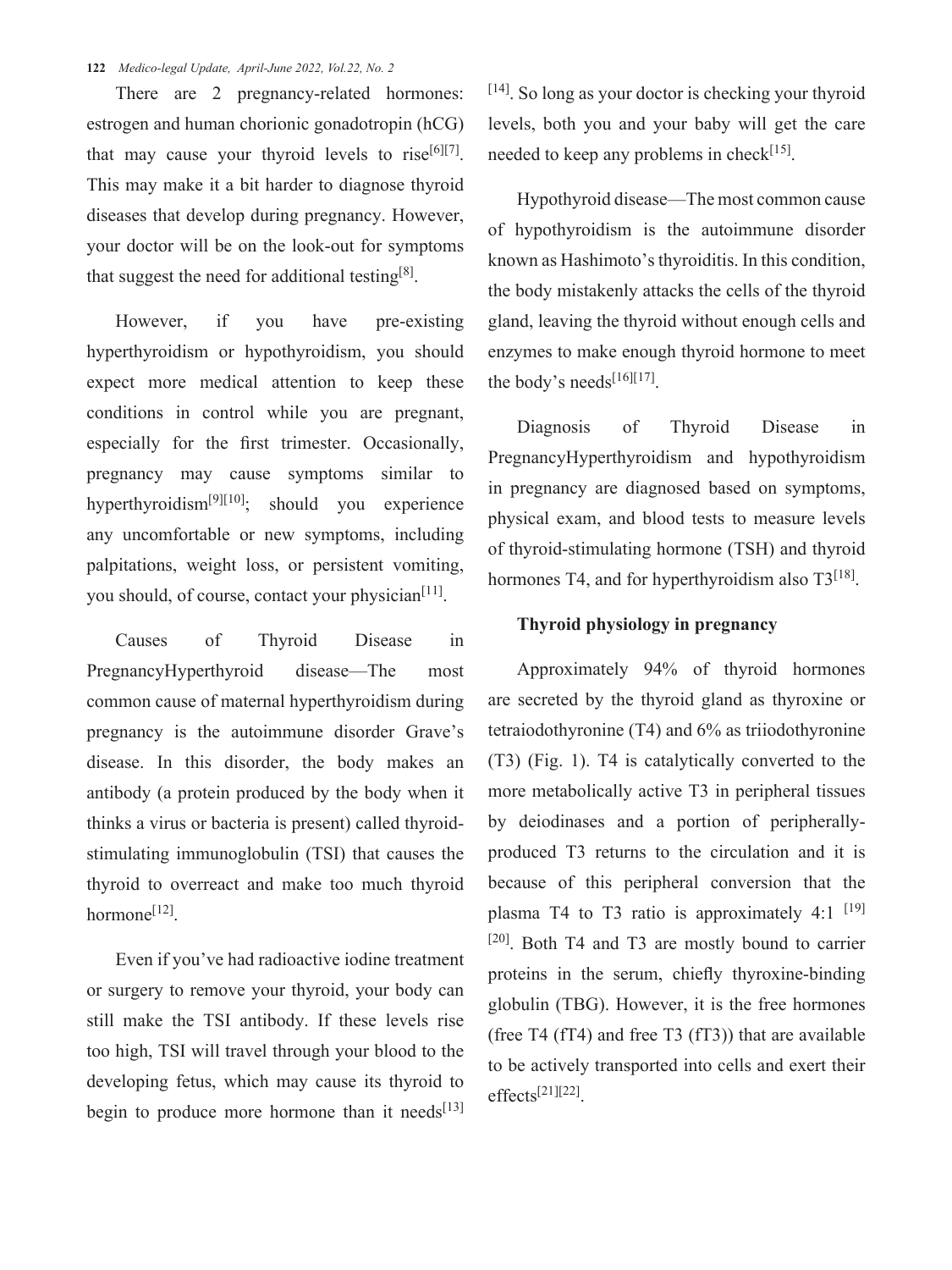

**Fig. 1 Hypothalamic-pituitary-thyroid axis and pregnancy.**

Changes in maternal thyroid function during pregnancy result from a combination of increased metabolic demands, increased serum TBG concentrations, stimulation of the TSH receptor by human chorionic gonadotropin (hCG) [23][24], an

increased mother-to-foetus transfer of thyroxine and an increased intraplacental breakdown of T4 and T3 (resulting from the placental expression of deiodinase 3)<sup>[25]</sup>.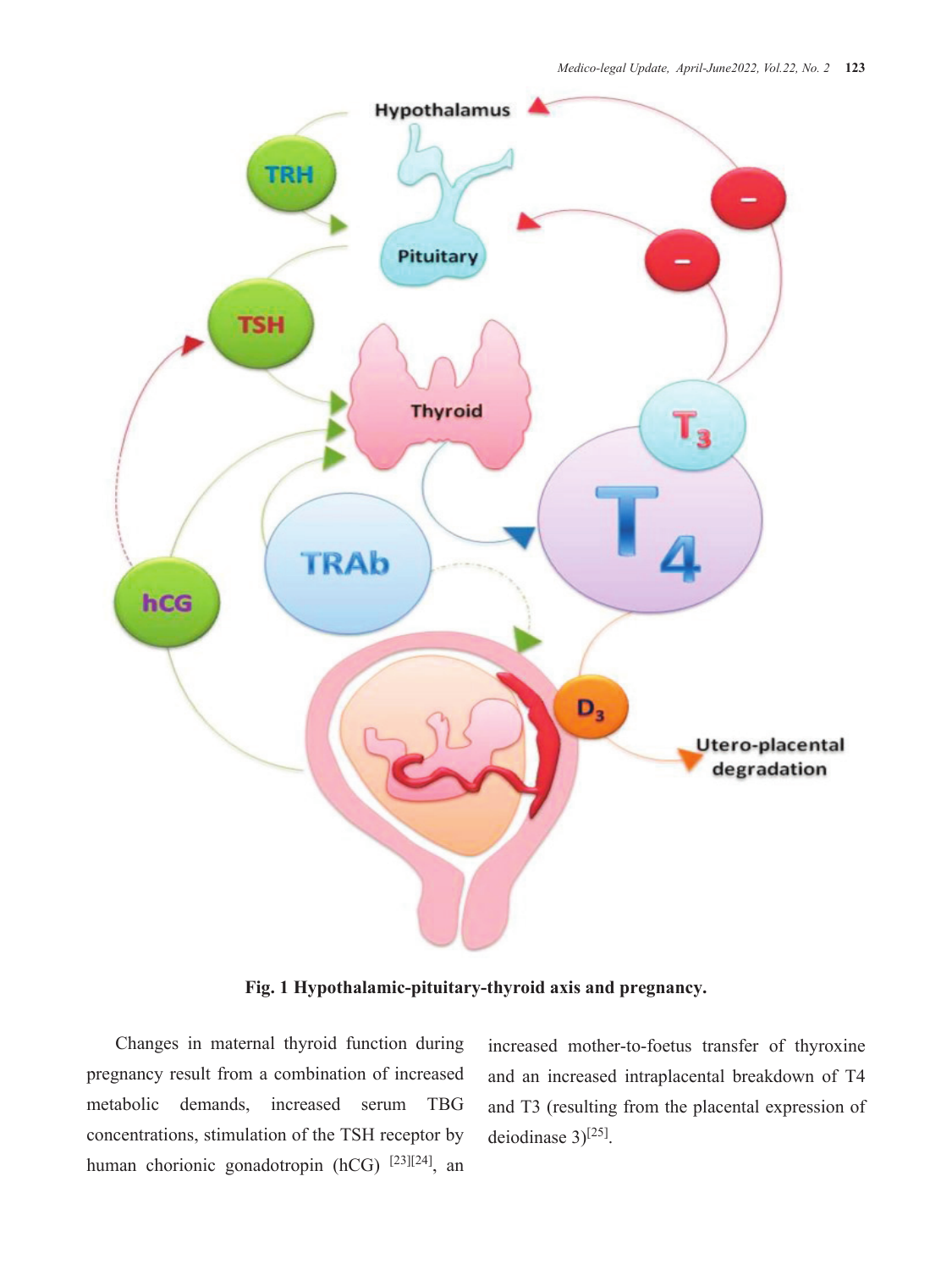#### **124** *Medico-legal Update, April-June 2022, Vol.22, No. 2*

Total T4 and T3 concentrations increase by 50% as a result of a 50% increase in circulating TBG levels by 6–8weeks of gestation; their levels plateau at around 16weeks of gestation [26]. Maternal TSH is usually within normal limits during pregnancy but it can be decreased in the first trimester due to the increased hCG levels and the cross-reactivity of this hormone on TSH receptors<sup>[27]</sup> ; both are glycoprotein hormones with a common α subunit and a considerable homology between their β subunits. Therefore hCG has a weak thyroid stimulating activity  $[28]$ . This hormonal interplay results in a biochemical picture of subclinical hyperthyroidism, which can be considered as a physiological finding $[29]$ . The decrease in hCG secretion later in pregnancy leads to reduction of serum fT4 and fT3 concentrations and finally the normalisation of TSH level<sup>[29].</sup>

Thyroid hyperfunction and symptoms, if present, subside as hCG production falls, typically at 14–18weeks of gestation. Ideally, the assayspecific TSH reference ranges for each trimester should be calculated based on the local population in iodine sufficient areas and pregnant women recruited for such calculations should be euthyroid and thyroid antibody negative. When this is not feasible, a reasonable alternative is to use the consensus ranges as per the various guidelines.

| o<br>л.<br>$\bullet$<br>$\bullet$ |                             |                         |                        |  |
|-----------------------------------|-----------------------------|-------------------------|------------------------|--|
|                                   | TSH reference ranges (mU/L) |                         |                        |  |
|                                   | <b>First trimester</b>      | <b>Second trimester</b> | <b>Third trimester</b> |  |
| American Endocrine Society        | $0.1 - 2.5$                 | $0.2 - 3.0$             | $0.3 - 3.0$            |  |
| American Thyroid Association      |                             |                         |                        |  |
| European Thyroid Association      | <2.5                        | <3.0                    | <3.5                   |  |

**Table 1: TSH reference ranges in pregnancy.**

Tasks:

1. Determination of risk factors recurrence of the disease after surgery.

2. Identification of the main causes of postoperative hypothyroidism and the possibility of its prevention.

3. Determine the degree of influence of these diseases and transferred operations on the state of reproductive female systems.

# **Materials and Methods**

In AL-Gomhury General Hospital analyzed case histories of 239 women at the age of 40 years, which were operated on do nodal lesions of the thyroid gland for 4-year ago . They were divided into 2 groups. The first group consisted of 112 women operated on differentiated thyroid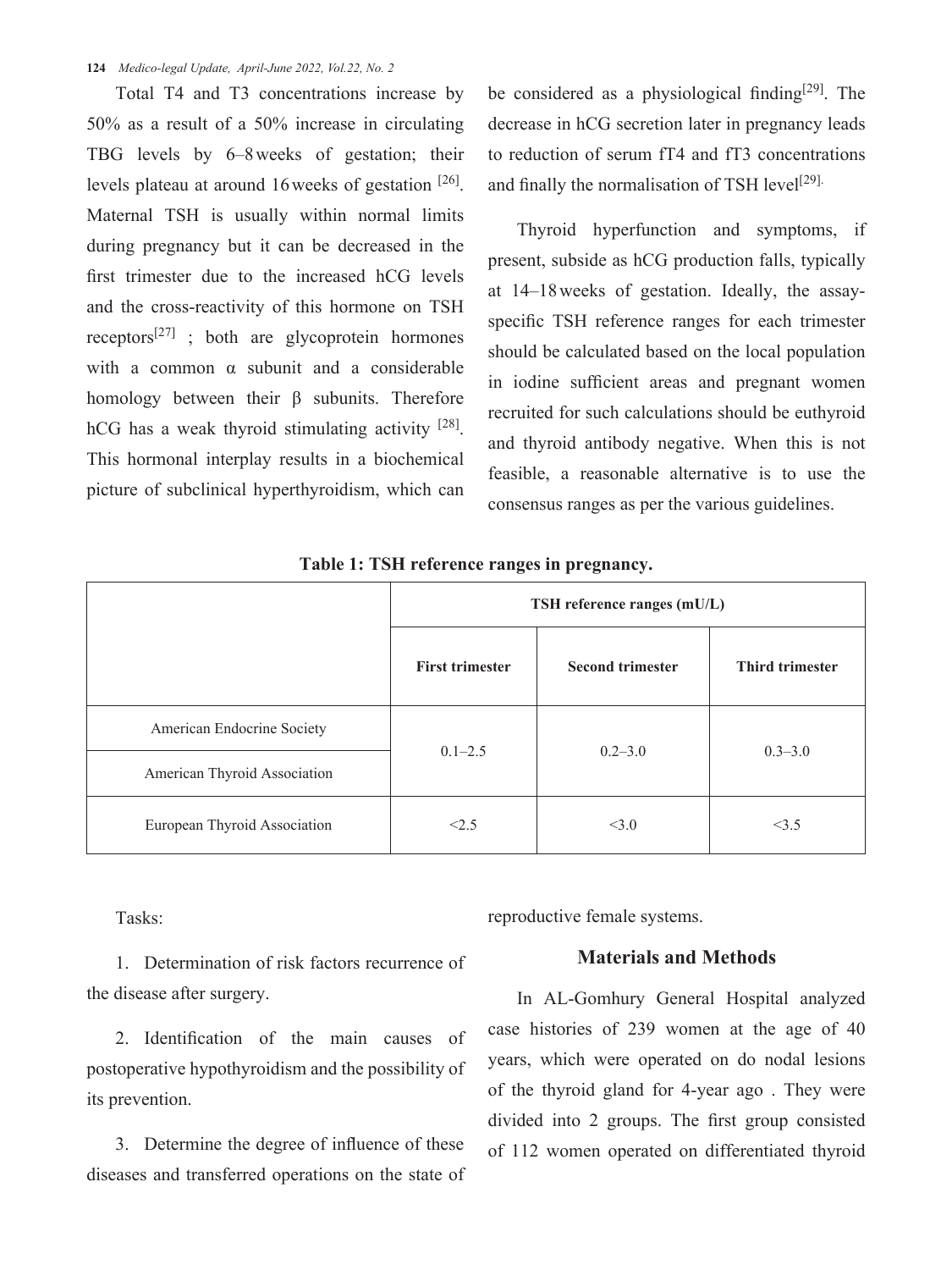cancer Shl. Isolation of various forms of thyroid cancer. PS based on the International Histological classification developed in 1974 by a group World Health Organization Experts. The ratio of various forms of tumors is given in

| Form of thyroid cancer       | <b>Number of patients</b> |               |  |
|------------------------------|---------------------------|---------------|--|
|                              | Abs                       | $\frac{0}{0}$ |  |
| Papillary thyroid cancer     | 67                        | 59.8          |  |
| Follicular thyroid cancer    | 35                        | 31.3          |  |
| Follicular papillary thyroid | 10                        | 8.9           |  |
| Total                        | 112                       | 100           |  |

**Table 1.Frequency of various forms of differentiated cancerthyroid gland**

The average age of patients was  $29.6 \pm 0.74$  years (from 10 up to 40 years).

In determining the stage of the process, the class TNM certification. By the time of surgery, the disease is was carried out in the following stages (Table 2).

The second group, consisting of 127 patients, were persons with benign thyroid pathology Shl. According to the results of postoperative histological remote material studies all observations were divided into groups (table 3).

|                | <b>Number of patients</b> |                 |  |
|----------------|---------------------------|-----------------|--|
| <b>Stage</b>   | Abs                       | Stage -%        |  |
| $T1N0M0$       | 16                        | Stage I - 14.3  |  |
| T 2 N 0 M 0    | 58                        |                 |  |
| T 3 N 0 M 0    | 26                        | Stage II - 77.7 |  |
| $T$ 2 N 1a M 0 | $\mathfrak{Z}$            |                 |  |
| $T$ 4 N 0 M 0  | 5                         |                 |  |
| T 3 N 1a M 0   | 3                         | Stage III - 8.0 |  |
| T 3 N 1b M 0   |                           |                 |  |

**TABLE 2. The distribution of patients with thyroid cancer in stages**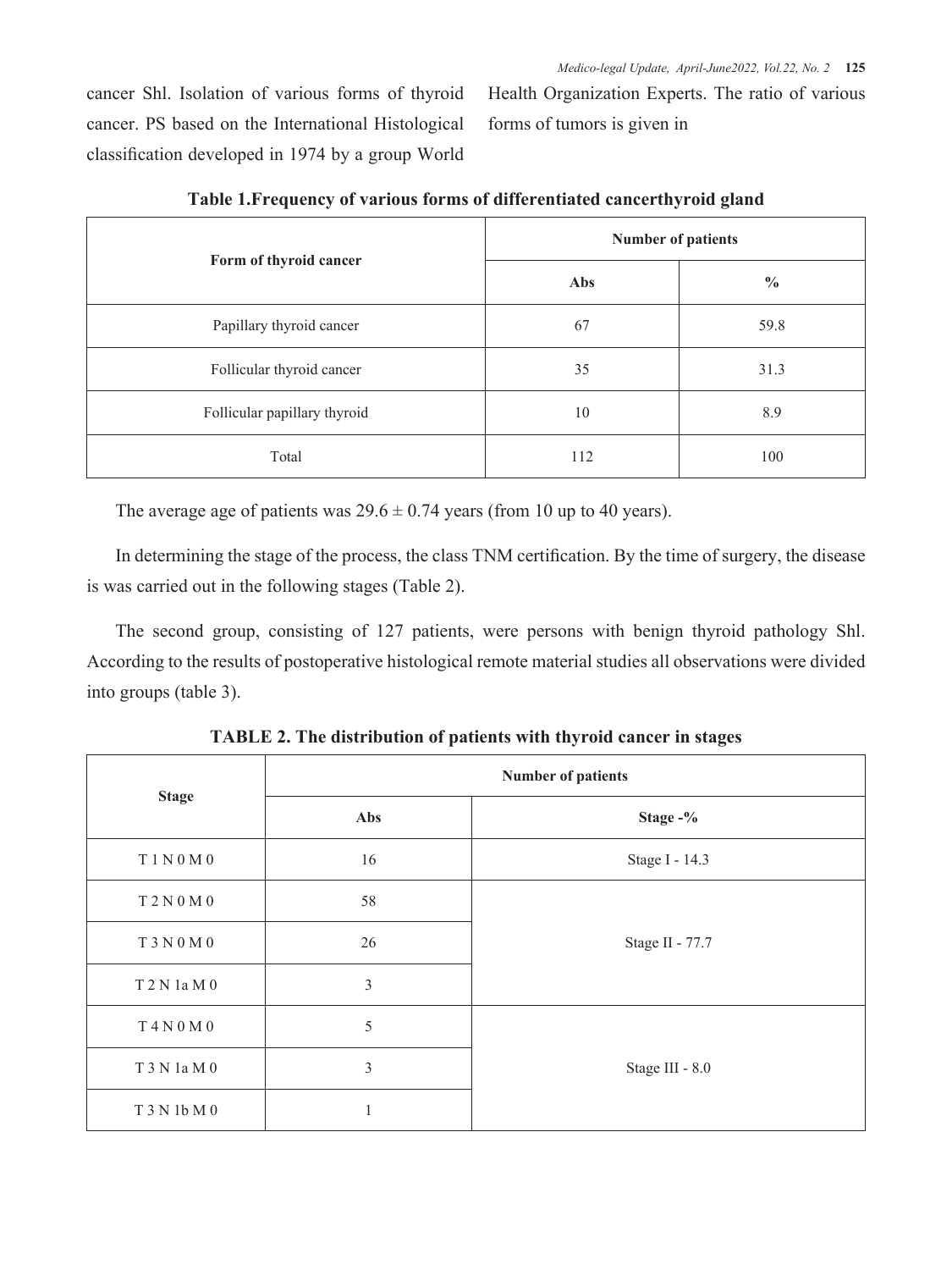|                         | <b>Number of patients</b> |               |  |
|-------------------------|---------------------------|---------------|--|
| <b>Nosological form</b> | Abs                       | $\frac{0}{0}$ |  |
| Colloid goiter          | 99                        | 78            |  |
| Thyroid adenomas        | 13                        | 10.2          |  |
| Autoimmune thyroiditis  | 15                        | 11.8          |  |
| Total                   | 127                       | 100           |  |

**TABLE 3. Frequency of various forms of benign nodal lesions in patients of the 2nd group**

The average age of patients was  $30.6 \pm 0.6$  years (from 16 up to 40 years).

The following types of surgical procedures were performed for the patients. interventions (table 4).

| $\circ$                                 |                  | $\circ$       |                  |                |
|-----------------------------------------|------------------|---------------|------------------|----------------|
| Name of operation *                     | Group 1          |               | Group 2          |                |
|                                         | Abs              | $\frac{0}{0}$ | Abs              | $\frac{0}{0}$  |
| Thyroid lobe resection                  | $\boldsymbol{0}$ | $\mathbf{0}$  | 18               | 14.2           |
| Hemithyroidectomy                       | 59               | 52.6          | 54               | 42.5           |
| Thyroid lobe resection                  | 1                | 0.9           | 29               | 22.8           |
| Subtotal resection of the thyroid lobes | $\mathbf{0}$     | $\mathbf{0}$  | 17               | 13.4           |
| Subtotal resection of the thyroid gland | 49               | 43.8          | 9                | 7.1            |
| Thyroidectomy                           | 3                | 2.7           | $\boldsymbol{0}$ | $\overline{0}$ |
| Total                                   | 112              | 100           | 127              | 100            |

**TABLE 4. Surgical interventions in patients of the 1st and 2nd groups**

Note: \* - operation names are in accordance with nomenclature [10]

Thyroidectomy were performed at stages T 4 N 0 M 0 , T 3 N 0 M 0 and T 3 N 1b M 0 . In the latter case, thyroidectomy supplemented by bilateral fascial-dissecting tie fiber of the neck. Unilateral lymphadenectomy was performed in 6 cases (3 in addition to the subtotal resection of the thyroid gland and hemithyroidectomy) in the presence of unilateral damage to regional lymph nodes. 4 patients with thyroid surgery combined with other goy operation (1 cholecystectomy by the traditional method, 2 laparoscopic cholecystectomy, 1 hernia repair with Mayo plastic surgery for umbilical hernia).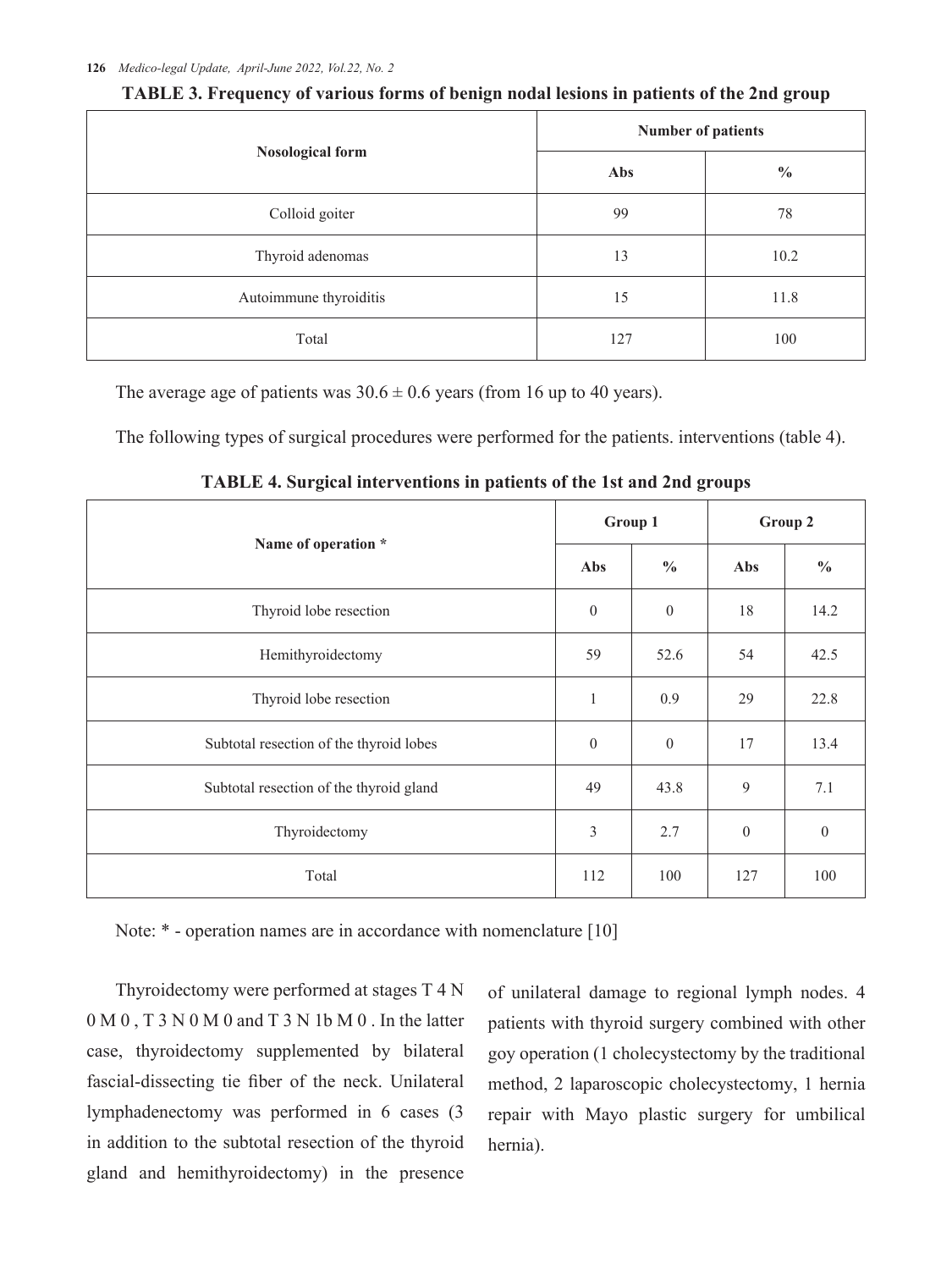The early postoperative period was relatively satisfactorily in most patients. One patient  $(0.42\%)$ developed bleeding, consuming battered surgical hemostasis. The phenomena of paresis of the gort not recorded in 4 patients (1.67%). In 2 cases required the imposition of a temporary tracheostoma  $(0.84\%)$ .

To study long-term results survey was carried out with the consent of the patient and included an tirovaniye (100%), survey (100%), ultrasonography of a thyroid gland zy (100%), reflexometry (100%), fine-needle asp biopsy (9.6%), a study of hormonal blood profile (84.9%), ECG (15%), examination by a gynecologistwith an assessment of the fertility function (4.6%). Tireoscin- tigraphy despite its importance in identifying recurrence of thyroid cancer [11], according to technical reasons could be performed only in 5% of patients.

The survey questionnaire was asked questions about health status before and after surgery, family history of thyroid disease was studied glands, oncological diseases. Special attention paid to childbearing function, quantity and course pregnancies, their connection with the operation and the method of completion.

For reflexometry, ref- Lexograph "Achilles-001", developed by engineering technical cooperative "Novator" Omsk. For registration The result of the stratum was an electrocardiograph.

If a thyroid dysfunction is suspected glands produced determination of thyroid hormones new in the blood. For this outpatient on an empty stomach in patients determined the serum concentration of the following hormones: triiodothyronine (T 3 ), total thyroxin (T 4 ) and thyreotropin (TSH). Blood sampling was done before 11 o'clock in the morning from the cubital vein. Serum defended, frozen lived and kept at -20 ° C.

Ultrasound examination of the thyroid gland all 239 women of both groups were plagued. To conduct research was used apparatus Alloca, it's often- that is 3.5 MHz.

| <b>Nosology</b> | 1st group | 2nd group                |  |
|-----------------|-----------|--------------------------|--|
| Colloid goiter  | -         | 9                        |  |
| Thyroiditis     | -         | 3                        |  |
| Crayfish        | 3         | $\overline{\phantom{a}}$ |  |
| Total           | 3(2.7%)   | $12(9.4\%)$              |  |

**Table 5): Results and its discussion The frequency of recurrence of thyroid disease the gland was 2.7% for thyroid cancer and 9.4% for benign nodal thyropathies.**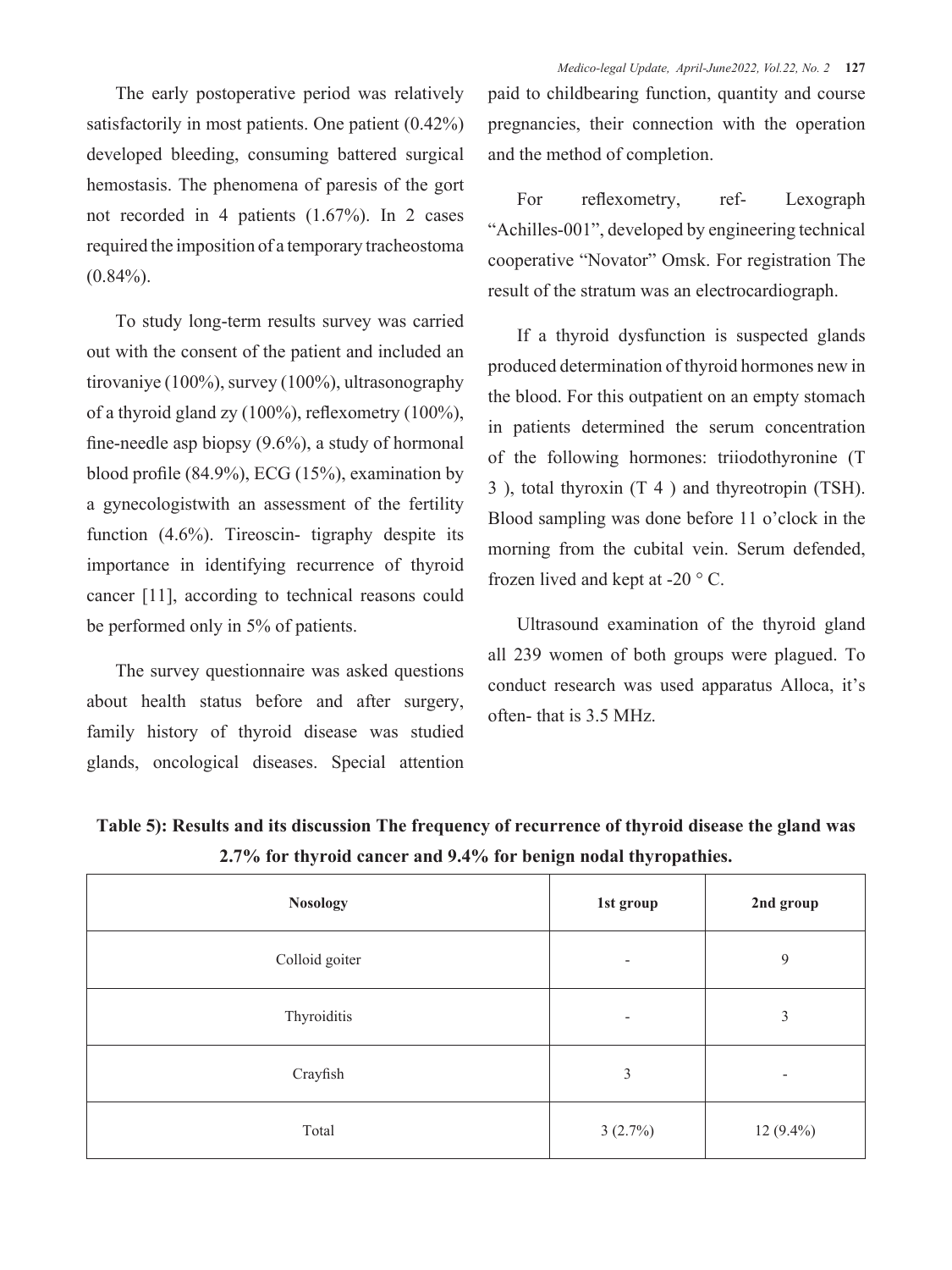#### **128** *Medico-legal Update, April-June 2022, Vol.22, No. 2*

In this case, the re-formation of nodes was fixed 54 cases (22.6%), but their histological the structure differed from that established on the first operation (psevdoretsidivy). Repeated operation was 21 patients were infected (8.8%). Higher percentage true recurrence in benign pathology was due to involvement in the pathological process a process of greater thyroid tissue and inadequate surgical intervention.

The relationship of the transaction volume with the frequency the recurrence of the disease. The following laws have been identified dimensionality: - in case of benign pathology, relapse after subtotal resection of the thyroid glands are significantly lower than after hemithyroidectomy ( $p = 0.05$ ); recurrence rate after hemithyroidectomy significantly higher in benign thyroid patty than in thyroid cancer ( $p = 0.05$ ).

Another important indicator for assessing longterm results of surgical treatment, is the presence of postoperative hypothyroidism.

When using the standardization method is established that if the patients of the 1st and 2nd groups were performed alone naive in terms of surgery, the frequency of hypothyroidism in the 2nd the group would be significantly higher ( $p =$ 0.05).

Of the 34 women of the 1st group, hypothyroidism had 15 (44.1%), out of 30 of the 2nd group - 14 (46.7%). With a statistical treatment (Fig. 2) revealed that in the presence of hypothyroidism premature abortion rate significantly higher than that in the total populations, and in women without hypothyroidism ( $p = 0.01$ ). It also draws attention to the fact that pregnancy is significantly less common absence of hypothyroidism than in the general population oscillations ( $p = 0.001$ ). This fact is indirectly about the high role of thyroid hormones in providingthe normal course of pregnancy. Miscarriage of pregnancy with manifest hypothyroidism is more common than subclinical however, statistically this difference turned out to be true ( $p = 0.3$ ).

Hypothyroidism, present in 29 women during the menstruation and confirmed at that time level data TSH and T4, was subsequently compensated by the reception L-thyroxine in 17 patients. 12 women when receiving more than 200 mcg of L-thyroxine per day to achieve normalization of nya thyroid hormone fails. They were all previously surgical interventions were made in the amount of hemi- thyroidectomy and more.

### **Findings**

1. Hemithyroidectomy provides a low risk of re- diva only with differentiated thyroid cancer glands. With benign thyroid disease glands to reduce the likelihood of recurrence can perform subtotal resection of the thyroid gland PS or thyroidectomy.

2. The likelihood of postoperative hypothyroidism it depends not only on nosology and to a significant extent fines ( $\rho = -0.77 \pm 0.18$ ) is associated with the volume of the remaining tissue thyroid gland.

3. Violation of the reproductive function of women operated on for nodular lesions of the thyroid gland, is associated with the presence of postoperative hypothyroidism and does not depend on the morphological structure node tours.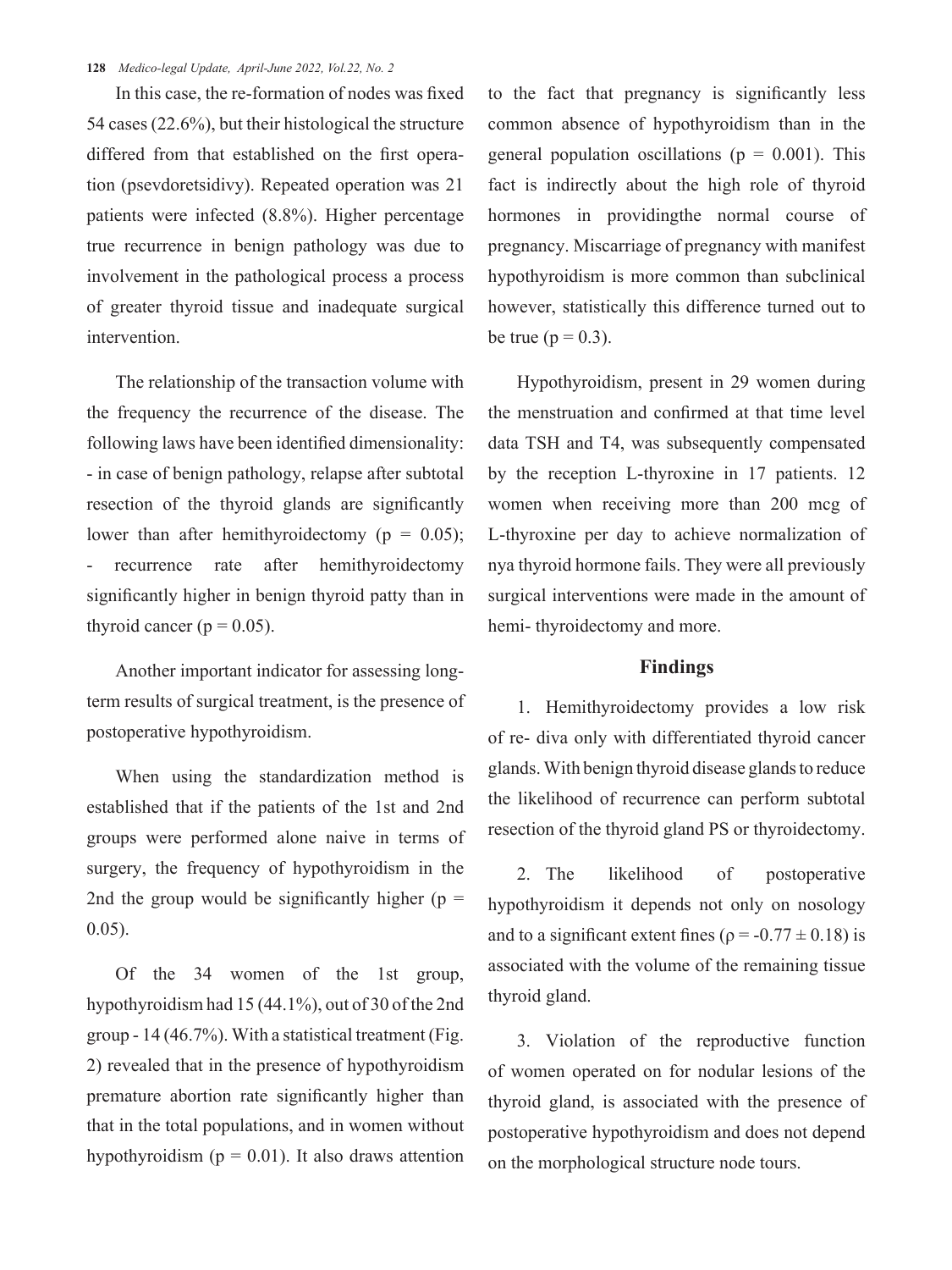**Conflict of interest:** There is no conflict of interest among the authors.

# **Funding:** Self

**Ethical Clearance:** This study is ethically approved by the Institutional ethical Committee.

# **References**

- 1. Huscher CS. Endoscopic right thyroid lobectomy. Surg Endosc. 1997;11:877.
- 2. Miccoli P, Elisei R, Materazzi G, Capezzone M, Galleri D, Pacini F, Berti P, Pinchera A. Minimally invasive video-assisted thyroidectomy for papillary carcinoma: a prospective study of its completeness. Surgery. 2002 Dec 1;132(6):1070-4.
- 3. Chung YS, Choe JH, Kang KH, Kim SW, Chung KW, Park KS, Han W, Noh DY, Oh SK, Youn YK. Endoscopic thyroidectomy for thyroid malignancies: comparison with conventional open thyroidectomy. World journal of surgery. 2007 Dec;31(12):2302-6.
- 4. Jeong JJ, Kang SW, Yun JS, Sung TY, Lee SC, Lee YS, Nam KH, Chang HS, Chung WY, Park CS. Comparative study of endoscopic thyroidectomy versus conventional open thyroidectomy in papillary thyroid microcarcinoma (PTMC) patients. Journal of surgical oncology. 2009 Nov 1;100(6):477-80.
- 5. Lee KE, Rao J, Youn YK. Endoscopic thyroidectomy with the da Vinci robot system using the bilateral axillary breast approach (BABA) technique: our initial experience. Surgical Laparoscopy Endoscopy & Percutaneous Techniques. 2009 Jun 1;19(3):e71-5.
- 6. Kang S-W, Jeong JJ, Yun J-S, Sung TY, Lee

SC, Lee YS, et al. Robot-assisted endoscopic surgery for thyroid cancer: experience with the first 100 patients. Surg Endosc. 2009;23:2399– 406.

- 7. Kim WW, Jung JH, Park HY. A single surgeon's experience and surgical outcomes of 300 robotic thyroid surgeries using a bilateral axillo-breast approach. J Surg Oncol. 2015;111:135–40.
- 8. Noureldine SI, Abdelghani R, Saeed A, Cortes N, Abbas A, Aslam R, et al. Is robotic hemithyroidectomy comparable to its conventional counterpart? Surgery. 2013;154:363.
- 9. Yi O, Yoon JH, Lee Y-M, Sung T-Y, Chung K-W, Kim TY, et al. Technical and oncologic safety of robotic thyroid surgery. Ann Surg Oncol. 2013;20:1927–33.
- 10. -Song CM, Ji YB, Bang HS, Park CW, Kim DS, Tae K. Quality of life after robotic thyroidectomy by a gasless unilateral axillary approach. Ann. Surg. Oncol. 2014;21:4188-94.
- 11- Kim BS, Kang KH, Kang H, Park SJ. Central neck dissection using a bilateral axillobreast approach for robotic thyroidectomy: comparison with conventional open procedure after propensity score matching. Surg Laparosc Endosc Percutan Tech. 2014;24:67–72.
- 12- Son SK, Kim JH, Bae JS, Lee SH. Surgical safety and oncologic effectiveness in robotic versus conventional open thyroidectomy in thyroid cancer: a systematic review and metaanalysis. Ann Surg Oncol. 2015;22:3022–32.
- 13- Tae K, Ji YB, Cho SH, Lee SH, Kim DS, Kim TW. Early surgical outcomes of robotic thyroidectomy by a gasless unilateral axillobreast or axillary approach for papillary thyroid carcinoma: 2 years' experience. Head Neck.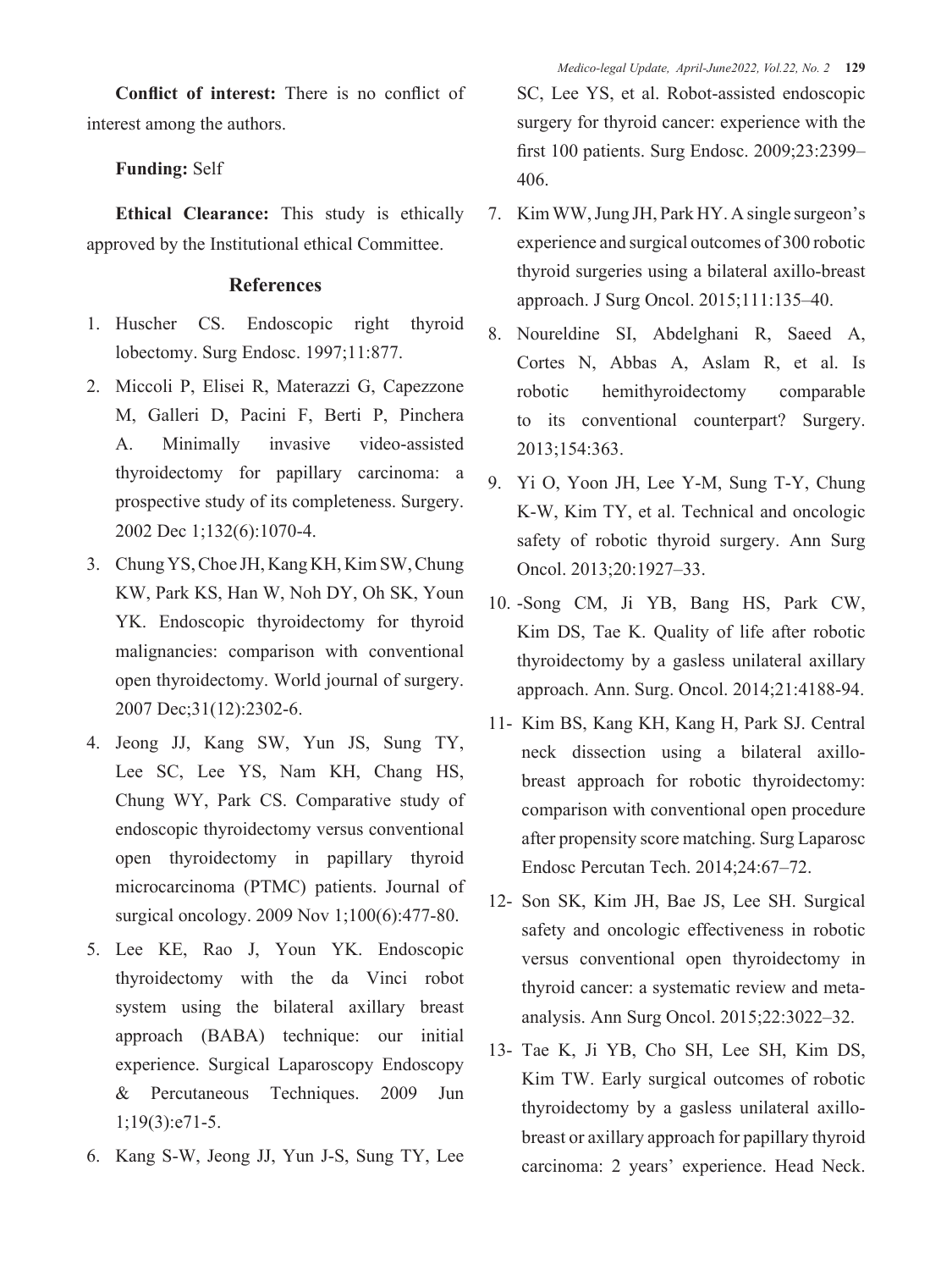- **130** *Medico-legal Update, April-June 2022, Vol.22, No. 2* 2012;34:617–25.
- 14- Lee S, Ryu HR, Park JH, Kim KH, Kang S-W, Jeong JJ, et al. Early surgical outcomes comparison between robotic and conventional open thyroid surgery for papillary thyroid microcarcinoma . Surgery . 2012;151:724–30.
- 15- Kim WW, Kim JS, Hur SM, Kim SH, Lee S-K, Choi JH, et al. Is robotic surgery superior to endoscopic and open surgeries in thyroid cancer? World J Surg. 2011;35:779–84.
- 16- Tae K, Song CM, Ji YB, Kim KR, Kim JY, Choi YY. Comparison of surgical completeness between robotic total thyroidectomy versus open thyroidectomy. Laryngoscope. 2014;124:1042–7.
- 17- Lang BH-H, Wong CKH, Tsang JS, Wong KP, Wan KY. A systematic review and meta-analysis comparing surgically-related complications between robotic-assisted thyroidectomy and conventional open thyroidectomy. Ann Surg Oncol. 2014;21:850–61
- 18- Lee SG, Lee J, Kim MJ, Choi JB, Kim TH, Ban EJ, et al. Long-term oncologic outcome of robotic versus open total thyroidectomy in PTC: a case-matched retrospective study. Surg Endosc. 2015
- 19- Kandil E, Hammad AY, Walvekar RR, Hu T, Masoodi H, Mohamed SE, et al. Robotic thyroidectomy versus nonrobotic approaches: a meta-analysis examining surgical outcomes. Surg Innov. 2016;23:317–25.
- 20- Lee J, Nah KY, Kim RM, Ahn YH, Soh E-Y, Chung WY. Differences in postoperative outcomes, function, and cosmesis: open versus robotic thyroidectomy. Surg Endosc. 2010;24:3186–94.
- 21- Tae K, Kim KY, Yun BR, Ji YB, Park CW, Kim DS, et al. Functional voice and swallowing outcomes after robotic thyroidectomy by a gasless unilateral axillo-breast approach: comparison with open thyroidectomy. Surg Endosc. 2012;26:1871–7.
- 22- Lee J, Na KY, Kim RM, Oh Y, Lee JH, Lee J, et al. Postoperative functional voice changes after conventional open or robotic thyroidectomy: a prospective trial. Ann Surg Oncol. 2012;19:2963–70.
- 23- Austin PC. An introduction to propensity score methods for reducing the effects of confounding in observational studies. Multivar Behav Res. 2011;46:399–424.
- 24- Edge S, Byrd DR, Compton CC, Fritz AG, Greene FL, Trotti A. AJCC Cancer Staging Manual. 7th ed. New York: Springer-Verlag; 2010.
- 25- American Thyroid Association (ATA) Guidelines Taskforce on Thyroid Nodules and Differentiated Thyroid Cancer. Cooper DS, Doherty GM, Haugen BR, Hauger BR, Kloos RT, et al. Revised American Thyroid Association management guidelines for patients with thyroid nodules and differentiated thyroid cancer. Thyroid Off J Am Thyroid Assoc. 2009;19:1167–214.
- 26- Sawka AM, Orlov S, Gelberg J, Stork B, Dowar M, Shaytzag M, et al. Prognostic value of postsurgical stimulated thyroglobulin levels after initial radioactive iodine therapy in welldifferentiated thyroid carcinoma. Head Neck. 2008;30:693–700.
- 27- Ryu IS, Song CI, Choi S-H, Roh J-L, Nam SY, Kim SY. Lymph node ratio of the central compartment is a significant predictor for